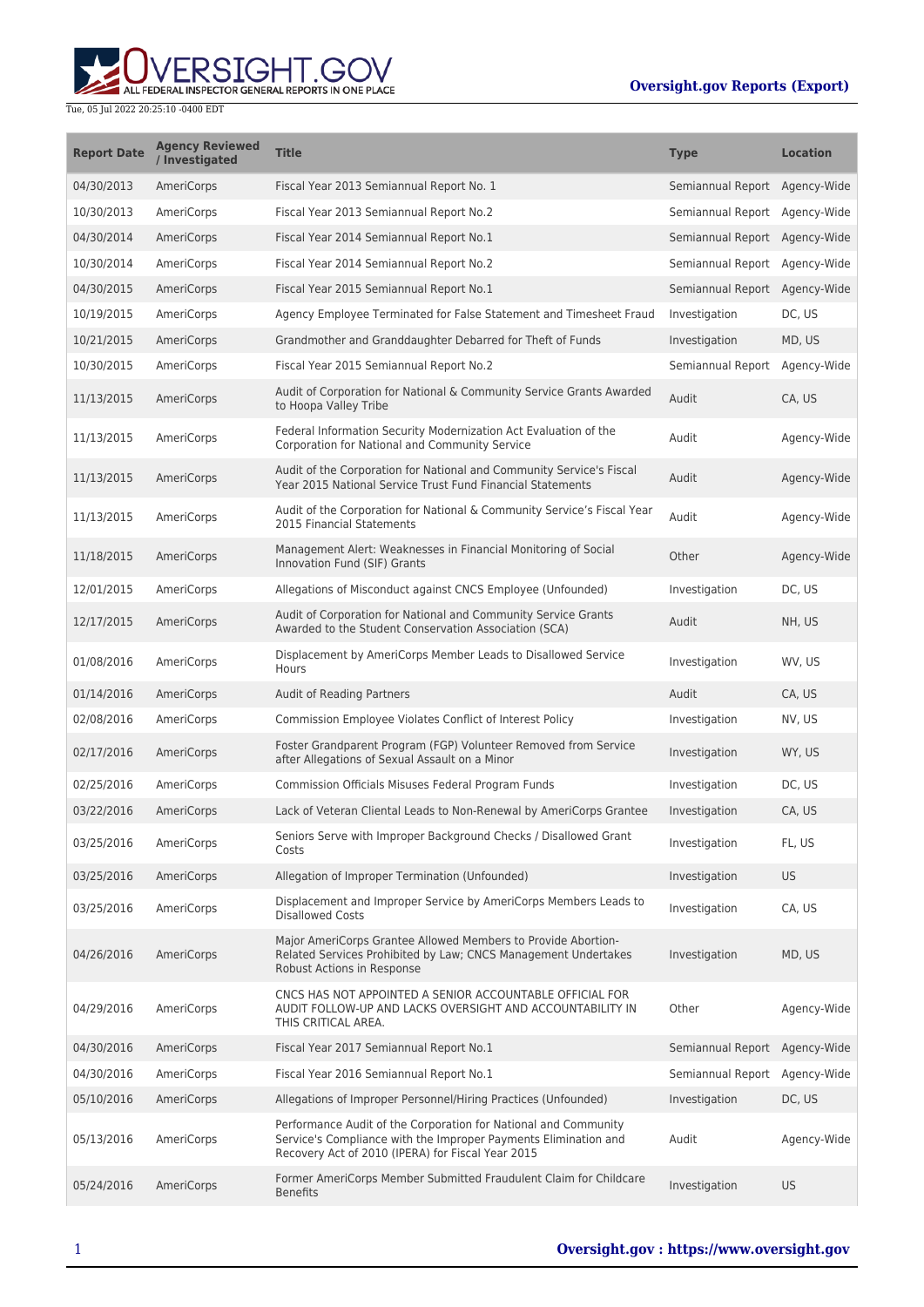## **Oversight.gov Reports (Export)**



| <b>Report Date</b> | <b>Agency Reviewed</b><br>/ Investigated | <b>Title</b>                                                                                                                       | <b>Type</b>                         | <b>Location</b>                      |
|--------------------|------------------------------------------|------------------------------------------------------------------------------------------------------------------------------------|-------------------------------------|--------------------------------------|
| 06/21/2016         | AmeriCorps                               | Investigation of Misappropriation Uncovers Unallowable Expenses and<br><b>Other Violations of Grant Provisions</b>                 | Investigation                       | IA, US                               |
| 06/29/2016         | AmeriCorps                               | Foster Grandparent Program Volunteer Arrested on Allegations of<br>Sexual Abuse of a Child (Unfounded)                             | Investigation                       | UT, US                               |
| 07/11/2016         | AmeriCorps                               | Management Alert: Weaknesses in Seniors Council's Financial<br>Management Practices Warrant Immediate Action                       | Other                               | Agency-Wide                          |
| 07/26/2016         | AmeriCorps                               | Allegations of Abortion-Related Prohibited Activity (Unfounded)                                                                    | Investigation                       | <b>US</b>                            |
| 07/26/2016         | AmeriCorps                               | Allegations of Prohibited Activity - Using Federal Funds for Needle<br>Exchange Program (Unfounded)                                | Investigation                       | NM, US                               |
| 08/11/2016         | <b>AmeriCorps</b>                        | Senior Corps Tribal Grantee Misused Program Funds and Volunteers,<br><b>Failed to Check Criminal Histories</b>                     | Investigation                       | WI, US                               |
| 08/19/2016         | AmeriCorps                               | Agreed-Upon Procedures for Corporation Grants Awarded to Serve<br>Illinois                                                         | Audit                               | IL, US                               |
| 08/29/2016         | AmeriCorps                               | Grant Lost Because Grantee Failed to Perform Criminal History Checks,<br>Altered Documents and Made False Certifications           | Investigation                       | PA, US                               |
| 09/08/2016         | AmeriCorps                               | Registered Sex Offender Terminated from AmeriCorps Service after<br><b>Background Check</b>                                        | Investigation                       | NV, US                               |
| 09/19/2016         | <b>AmeriCorps</b>                        | VISTA Site Discontinued after Members Served Outside Scope of Grant<br>and Performed Staff Duties                                  | Investigation                       | FL, US                               |
| 09/19/2016         | AmeriCorps                               | Service Outside the Scope of Grant Leads to Disallowance of Grant<br>Funds                                                         | Investigation                       | AR, US                               |
| 10/14/2016         | AmeriCorps                               | Fraudulent Certification of Education Awards Leads to Debarment and<br><b>Disallowed Costs</b>                                     | Investigation                       | LA, US                               |
| 10/14/2016         | AmeriCorps                               | Prohibited Political Activity Leads to Removal of VISTA Site                                                                       | Investigation                       | OK, US                               |
| 10/25/2016         | AmeriCorps                               | Senior Corps Grantee Debarred After Scamming CNCS Grant Funds                                                                      | Investigation                       | $\bullet$ GA, US<br>$\bullet$ CA, US |
| 10/25/2016         | AmeriCorps                               | AmeriCorps Members Declined to Engage in Political Activities for<br>Grantee                                                       | Investigation                       | TN, US                               |
| 10/30/2016         | AmeriCorps                               | Fiscal Year 2016 Semiannual Report No.2                                                                                            | Semiannual Report                   | Agency-Wide                          |
| 11/03/2016         | AmeriCorps                               | <b>NACHC CNCS Missed Opportunities</b>                                                                                             | Other                               | Agency-Wide                          |
| 11/14/2016         | <b>AmeriCorps</b>                        | Fraudulent Claims Result in Reimbursement and "High Risk" Oversight                                                                | Investigation                       | NC, US                               |
| 11/14/2016         | AmeriCorps                               | Audit of the Corporation for National and Community Service's Fiscal<br>Year 2016 National Service Trust Fund Financial Statements | Audit                               | Agency-Wide                          |
| 11/14/2016         | AmeriCorps                               | Audit of the Corporation for National and Community Service's Fiscal<br>Year 2016 Financial Statements                             | Audit                               | Agency-Wide                          |
| 11/15/2016         | AmeriCorps                               | Grant Reviewer Plagiarized Work Product                                                                                            | Investigation                       | DC, US                               |
| 11/21/2016         | AmeriCorps                               | Improper Oversight Results in Fraudulent Timesheets / Members<br>Serving from Home without Accountability of Service Performed     | Investigation                       | NJ, US                               |
| 11/21/2016         | AmeriCorps                               | Duplicate and Improper Enrollments Leads to Changes by National<br><b>Direct Grantee</b>                                           | Investigation                       | $\cdot$ IL, US<br>$\cdot$ ID, US     |
| 11/30/2016         | <b>AmeriCorps</b>                        | Grantee Debarred for Misuse of VISTA Members and Required to Repay<br>\$527,000 in Disallowed Costs                                | Investigation                       | GA, US                               |
| 12/05/2016         | AmeriCorps                               | Evaluation of the National Civilian Community Corps (NCCC) Program                                                                 | Audit                               | Agency-Wide                          |
| 12/07/2016         | <b>AmeriCorps</b>                        | Management Challenges for Fiscal Year 2017                                                                                         | <b>Top Management</b><br>Challenges | Agency-Wide                          |
| 12/08/2016         | AmeriCorps                               | Fraud and Waste Risks of Teleservice: An Emerging Issue                                                                            | Other                               | Agency-Wide                          |
| 12/12/2016         | <b>AmeriCorps</b>                        | VISTA Project Ended After Duplication of Service                                                                                   | Investigation                       | PR, US                               |
| 12/14/2016         | AmeriCorps                               | Prohibited Activities - AmeriCorps Members Directed to Transport<br>Individual for Abortion Services                               | Investigation                       | MO, US                               |
| 12/22/2016         | AmeriCorps                               | Federal Information Security Modernization Act Evaluation of the<br>Corporation for National & Community Service                   | Audit                               | Agency-Wide                          |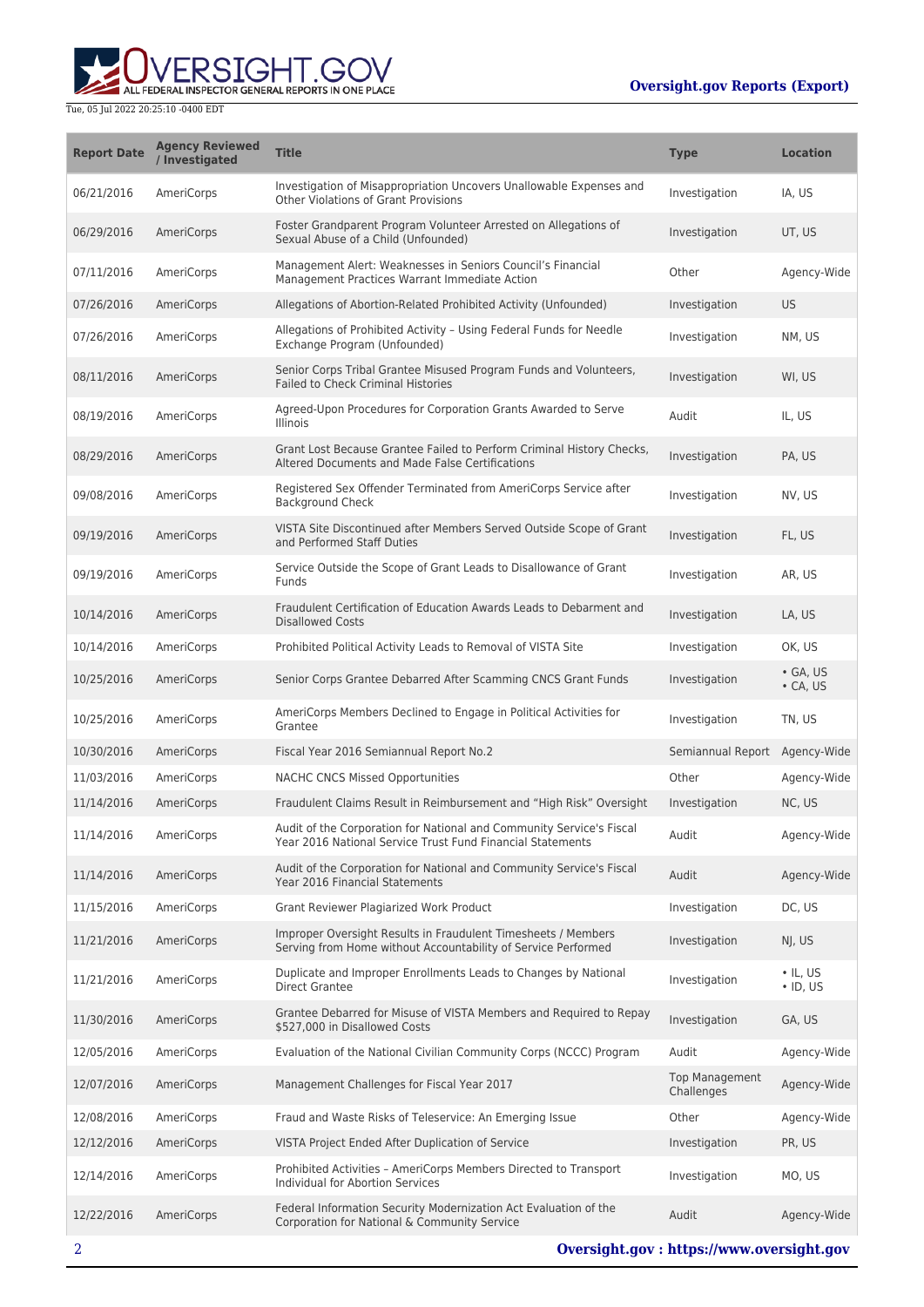## **Oversight.gov Reports (Export)**



| <b>Report Date</b> | <b>Agency Reviewed</b><br>/ Investigated | <b>Title</b>                                                                                                                                                                                       | <b>Type</b>   | <b>Location</b> |
|--------------------|------------------------------------------|----------------------------------------------------------------------------------------------------------------------------------------------------------------------------------------------------|---------------|-----------------|
| 01/31/2017         | AmeriCorps                               | Former AmeriCorps Grantee Finance Director Embezzled Non-CNCS<br>Funds                                                                                                                             | Investigation | RI, US          |
| 02/21/2017         | AmeriCorps                               | Improper National Sex Offender Public Website Checks Lead to<br><b>Disallowed Costs</b>                                                                                                            | Investigation | MI, US          |
| 03/20/2017         | AmeriCorps                               | Improper National Sex Offender Public Website Checks Lead to<br>Disallowed Costs/ CNCS Management Follow Up on Internal Control and<br>Use of Volunteers Issues                                    | Investigation | CA, US          |
| 04/03/2017         | AmeriCorps                               | Allegations of Displacement Leads to Program Review                                                                                                                                                | Investigation | NY, US          |
| 04/04/2017         | AmeriCorps                               | Allegations of Unallowable Service Hours and Mileage Reimbursement<br>(Unsubstantiated)                                                                                                            | Investigation | CA, US          |
| 04/07/2017         | AmeriCorps                               | Fixed Award Grants to Teach for America; Funds Could Be Put to Better<br>Use                                                                                                                       | Other         | Agency-Wide     |
| 04/12/2017         | AmeriCorps                               | Performance Audit of Corporation for National and Community Service<br><b>Grants Awarded to Seniors Council</b>                                                                                    | Audit         | CA, US          |
| 04/15/2017         | AmeriCorps                               | Performance Audit of the Corporation for National and Community<br>Service's Compliance with the Improper Payments Elimination and<br>Recovery Act of 2010 (IPERA) for Fiscal Year 2016            | Audit         | Agency-Wide     |
| 04/19/2017         | AmeriCorps                               | Allegation of Ineligible Senior Corps Volunteer (Unsubstantiated) /<br>Failure to Complete Background Checks                                                                                       | Investigation | DE, US          |
| 06/07/2017         | AmeriCorps                               | AmeriCorps Members Displace Teachers in Classroom                                                                                                                                                  | Investigation | CA, US          |
| 06/29/2017         | AmeriCorps                               | Agreed-Upon Procedures for Corporation for National and Community<br>Service Grants Awarded to New York State Office of National and<br><b>Community Service</b>                                   | Audit         | NY, US          |
| 07/19/2017         | AmeriCorps                               | Agreed-Upon Procedures for Corporation Grants Awarded to Volunteer<br>Louisiana                                                                                                                    | Audit         | LA, US          |
| 07/24/2017         | AmeriCorps                               | Management Alert: CNCS Continues to Pay Invoices Without Adequate<br>Oversight of Labor Charges, in Violation of Federal Acquisition<br>Regulations and CNCS's Response to Audit Report No. 14-09. | Other         | Agency-Wide     |
| 07/24/2017         | AmeriCorps                               | Allegation of Prohibited Activity - Unfounded                                                                                                                                                      | Investigation | IL, US          |
| 07/25/2017         | AmeriCorps                               | Improper National Sex Offender Public Website Checks/Displacement<br>and Improper Use of Members Leads to Disallowed Cost                                                                          | Investigation | VA, US          |
| 08/24/2017         | AmeriCorps                               | Allegations of Prohibited Activities -- Attempt to Influence Legislation,<br>Displacement and Service Outside the Scope of the Grant (Unfounded)                                                   | Investigation | IN, US          |
| 08/30/2017         | <b>AmeriCorps</b>                        | AmeriCorps Grantee Executive Director Found Guilty and Debarred for<br>Submitting Fraudulent Timesheets                                                                                            | Investigation | NM, US          |
| 09/07/2017         | AmeriCorps                               | AmeriCorps Members Displaced Staff While Performing Service                                                                                                                                        | Investigation | ND, US          |
| 09/29/2017         | AmeriCorps                               | Failure to Follow Guidelines, Policies and Procedures                                                                                                                                              | Investigation | MO, US          |
| 10/19/2017         | AmeriCorps                               | Improper Use of AmeriCorps Resources and Unauthorized Use of Match<br>Funds.                                                                                                                       | Investigation | NJ, US          |
| 10/27/2017         | AmeriCorps                               | AGREED-UPON PROCEDURES FOR CNCS GRANTS AWARDED TO SERVE<br><b>WASHINGTON</b>                                                                                                                       | Audit         | Agency-Wide     |
| 10/30/2017         | AmeriCorps                               | Grantee Submitted False Claims, Improperly Charged for Unallowable<br>Match, and Directed AmeriCorps Members to Displace Staff.                                                                    | Investigation | NE, US          |
| 11/01/2017         | AmeriCorps                               | Retired Senior Volunteer Program (RSVP) Grantee Failed to Complete<br>National Service Criminal History Check                                                                                      | Investigation | OK, US          |
| 11/08/2017         | AmeriCorps                               | Performance Audit of the CNCS's Compliance with the Digital<br>Accountability and Transparency Act of 2014                                                                                         | Audit         | Agency-Wide     |
| 11/15/2017         | AmeriCorps                               | Audit of the CNCS's Fiscal Year 2017 National Service Trust Fund<br><b>Financial Statements</b>                                                                                                    | Audit         | Agency-Wide     |
| 11/15/2017         | AmeriCorps                               | Audit of the CNCS's Fiscal Year 2017 Consolidated Financial Statements                                                                                                                             | Audit         | Agency-Wide     |
| 12/19/2017         | AmeriCorps                               | Agreed-Upon Procedures for Corporation Grants Awarded to the<br>Kentucky Commission on Community Service and Volunteerism                                                                          | Audit         | Agency-Wide     |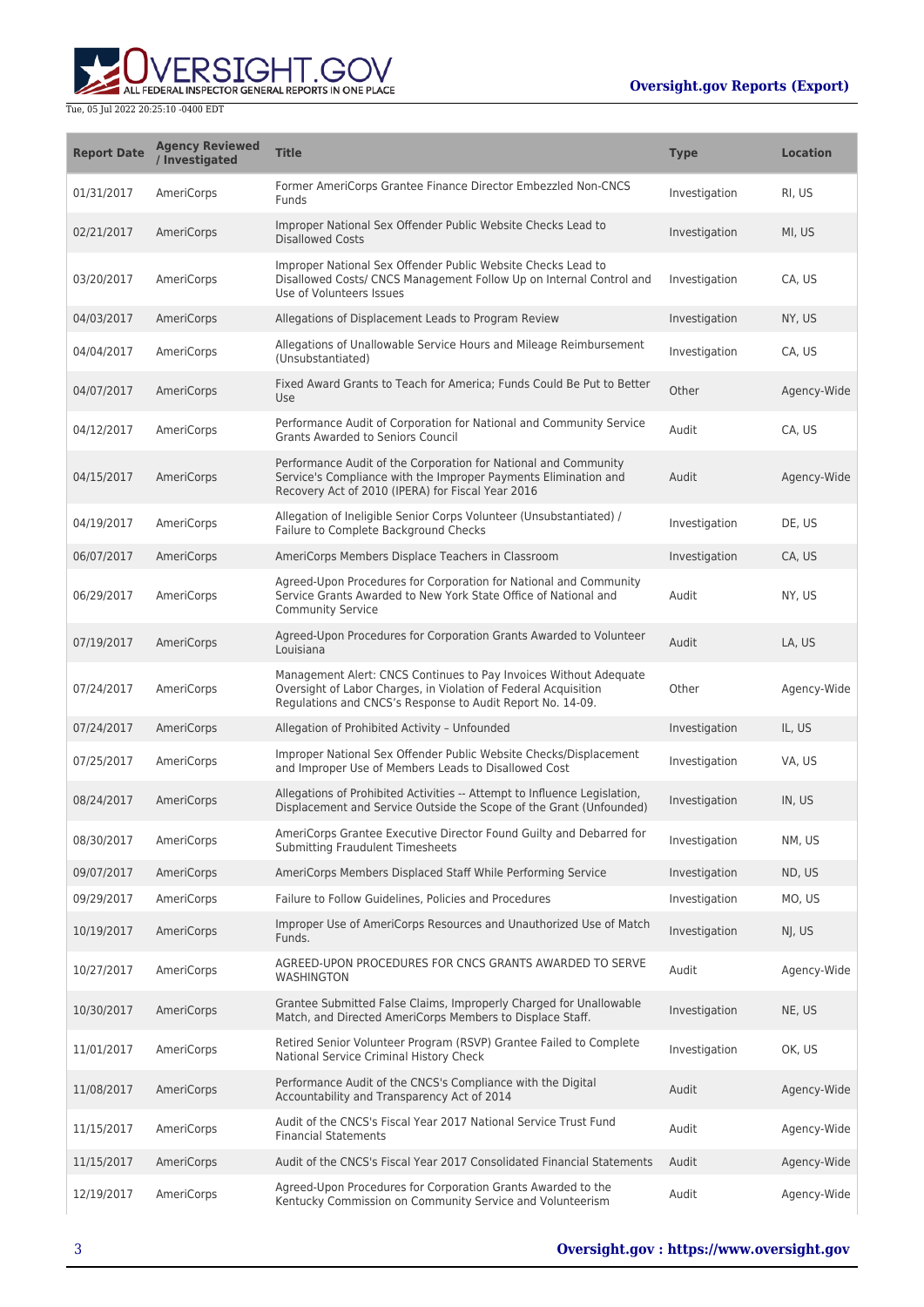

| <b>Report Date</b> | <b>Agency Reviewed</b><br>/ Investigated | <b>Title</b>                                                                                                                                                                                                                                                                                                                                           | <b>Type</b>                | <b>Location</b> |
|--------------------|------------------------------------------|--------------------------------------------------------------------------------------------------------------------------------------------------------------------------------------------------------------------------------------------------------------------------------------------------------------------------------------------------------|----------------------------|-----------------|
| 01/02/2018         | AmeriCorps                               | Fiscal Year 2017 Federal Information Security Modernization Act<br>Evaluation                                                                                                                                                                                                                                                                          | Inspection /<br>Evaluation | Agency-Wide     |
| 01/26/2018         | AmeriCorps                               | Grantee Submitted False Claims and Directed AmeriCorps Members to<br>Displace Staff                                                                                                                                                                                                                                                                    | Investigation              | KS, US          |
| 01/31/2018         | AmeriCorps                               | Foster Grandparent Program (FGP) Grantee Required to Repay<br>\$143,278.47 for Cost Improperly Charged to the FGP Grant.                                                                                                                                                                                                                               | Investigation              | KS, US          |
| 03/29/2018         | AmeriCorps                               | Audit of CNCS Grants Awarded to Mayor's Fund to Advance New York<br>City                                                                                                                                                                                                                                                                               | Audit                      | Agency-Wide     |
| 05/04/2018         | AmeriCorps                               | AmeriCorps Member Exited from Program for Falsification of Timesheets<br>and Violating Agency Policies                                                                                                                                                                                                                                                 | Investigation              | KY, US          |
| 05/15/2018         | AmeriCorps                               | Senior Companion Program (SCP) Grantee and a Senior Official<br>Debarred for a Period of Three Years for Willful Violation of a Statutory<br>and Regulatory Provision and Engaging in Inappropriate Activities.                                                                                                                                        | Investigation              | Agency-Wide     |
| 05/23/2018         | AmeriCorps                               | PERFORMANCE AUDIT OF THE CNCS's COMPLIANCE WITH IPERA FOR FY<br>2017                                                                                                                                                                                                                                                                                   | Audit                      | Agency-Wide     |
| 05/31/2018         | AmeriCorps                               | CNCS Semi Annual Report To Congress                                                                                                                                                                                                                                                                                                                    | Semiannual Report          | Agency-Wide     |
| 05/31/2018         | AmeriCorps                               | Foster Grandparent Program (FGP) and Senior Companion Program<br>(SCP) Grantee Required to Repay \$92,000 for Insufficient and Falsified<br>National Service Criminal History Checks for Individuals in Covered<br>Positions. A Senior Official Debarred for a Period of Three Years for<br>Willful Violation of a Statutory and Regulatory Provision. | Investigation              | FL, US          |
| 06/05/2018         | AmeriCorps                               | Agreed-Upon Procedures for the Corporation for National and<br>Community Service Grants Awarded to New Mexico Commission for<br>Community Volunteerism                                                                                                                                                                                                 | Other                      | Agency-Wide     |
| 06/26/2018         | AmeriCorps                               | Final Management Alert: Serious Weaknesses in National Civilian<br>Community Corps Recruiting Contract May Jeopardize Program Success                                                                                                                                                                                                                  | Other                      | Agency-Wide     |
| 06/26/2018         | AmeriCorps                               | Final Management Alert: Serious Weaknesses in National Civilian<br>Community Corps Recruiting Contract May Jeopardize Program Success                                                                                                                                                                                                                  | Other                      | Agency-Wide     |
| 06/26/2018         | AmeriCorps                               | Final Management Alert: Serious Weaknesses in National Civilian<br>Community Corps Recruiting Contract May Jeopardize Program Success                                                                                                                                                                                                                  | Other                      | Agency-Wide     |
| 08/20/2018         | AmeriCorps                               | Agreed-Upon Procedures for the Corporation for National and<br>Community Service Grants Awarded to SerVermont                                                                                                                                                                                                                                          | Audit                      | Agency-Wide     |
| 09/11/2018         | AmeriCorps                               | <b>VISTA Program Evaluation</b>                                                                                                                                                                                                                                                                                                                        | Inspection /<br>Evaluation | Agency-Wide     |
| 09/28/2018         | AmeriCorps                               | Management Alert: Senior Corps Proposed Regulatory Changes Likely to<br>Reduce Service to Communities and Requires Further Analysis                                                                                                                                                                                                                    | Other                      | Agency-Wide     |
| 09/28/2018         | AmeriCorps                               | Management Alert: Senior Corps Proposed Regulatory Changes Likely to<br>Reduce Service to Communities and Requires Further Analysis                                                                                                                                                                                                                    | Other                      | Agency-Wide     |
| 11/15/2018         | AmeriCorps                               | Audit of the Corporation for National and Community Service's (CNCS)<br>Fiscal Year 2018 National Service Trust Fund Financial Statements                                                                                                                                                                                                              | Audit                      | Agency-Wide     |
| 11/15/2018         | AmeriCorps                               | Audit of the Corporation for National and Community Service's (CNCS)<br>Fiscal Year 2018 Consolidated Financial Statements                                                                                                                                                                                                                             | Audit                      | Agency-Wide     |
| 11/29/2018         | AmeriCorps                               | CNCS OIG Semiannual Report To Congress                                                                                                                                                                                                                                                                                                                 | Semiannual Report          | Agency-Wide     |
| 12/17/2018         | AmeriCorps                               | GAO OIG System Review Report 2018                                                                                                                                                                                                                                                                                                                      | Audit                      | Agency-Wide     |
| 12/17/2018         | AmeriCorps                               | AmeriCorps Grantee Failed to Conduct a Compliant National Service<br>Criminal History Check                                                                                                                                                                                                                                                            | Investigation              | Agency-Wide     |
| 12/20/2018         | AmeriCorps                               | AmeriCorps VISTA Members Tasked with Service Outside the Scope of<br>the Grant                                                                                                                                                                                                                                                                         | Investigation              | Agency-Wide     |
| 12/20/2018         | AmeriCorps                               | AmeriCorps Member Performing Prohibited Religious Activities Leads to<br>Removal of Service Site                                                                                                                                                                                                                                                       | Investigation              | Agency-Wide     |
| 01/14/2019         | AmeriCorps                               | AmeriCorps Grantee Failed to Conduct a Compliant National Service<br><b>Criminal History Check</b>                                                                                                                                                                                                                                                     | Investigation              | Agency-Wide     |
| 03/01/2019         | AmeriCorps                               | Fiscal Year 2018 Federal Information Security Modernization Act (FISMA)<br>Evaluation of the Corporation for National and Community Service                                                                                                                                                                                                            | Audit                      | Agency-Wide     |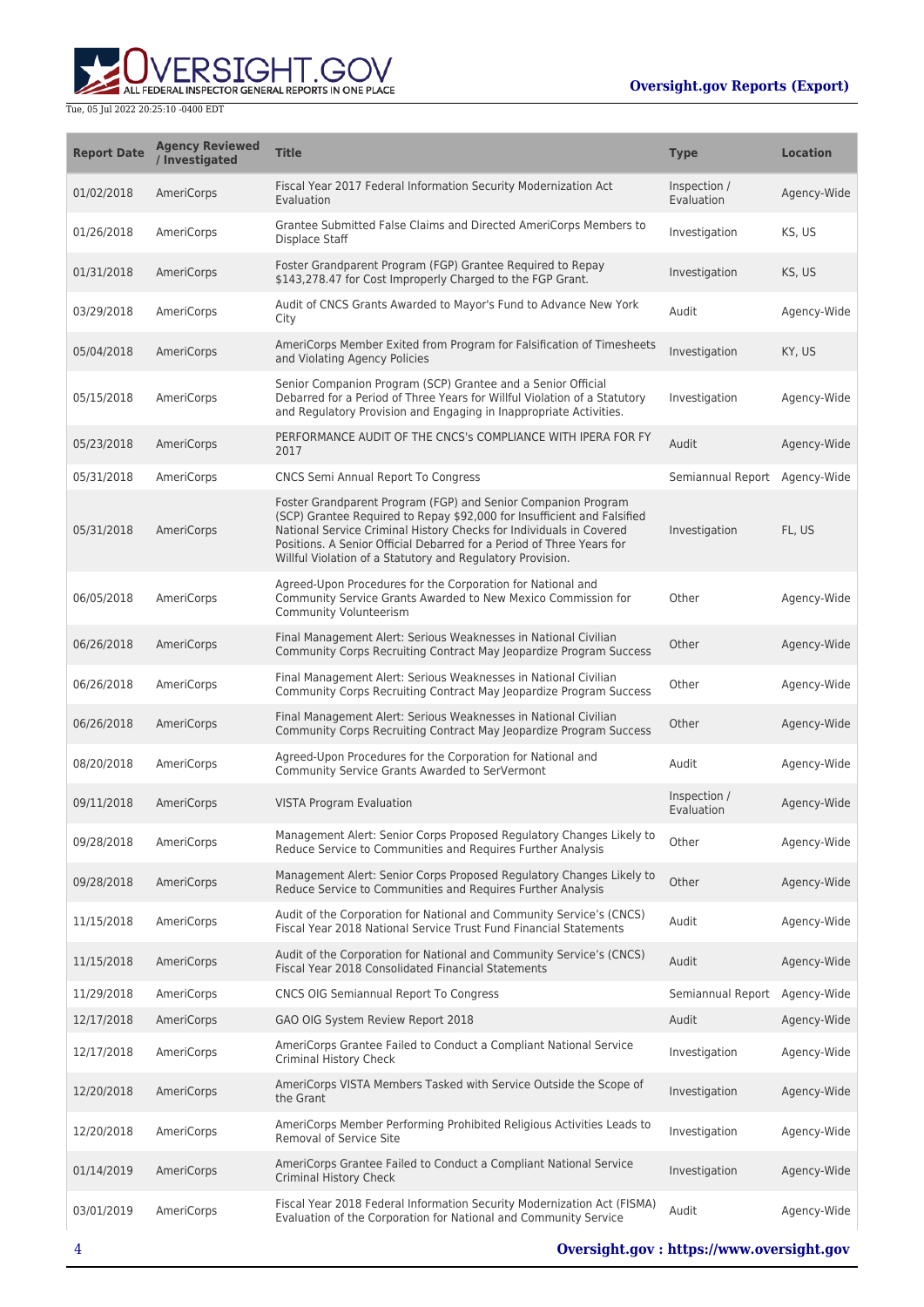

| <b>Report Date</b> | <b>Agency Reviewed</b><br>/ Investigated | <b>Title</b>                                                                                                                                                                           | <b>Type</b>       | <b>Location</b> |
|--------------------|------------------------------------------|----------------------------------------------------------------------------------------------------------------------------------------------------------------------------------------|-------------------|-----------------|
| 03/12/2019         | AmeriCorps                               | Agreed-Upon Procedures for the Corporation for National and<br>Community Service Grants Awarded to Serve Indiana                                                                       | Audit             | Agency-Wide     |
| 03/12/2019         | AmeriCorps                               | Agreed-Upon Procedures of Corporation for National and Community<br>Service Grants Awarded to the North Carolina Commission on<br>Volunteerism and Community Service                   | Audit             | Agency-Wide     |
| 04/03/2019         | AmeriCorps                               | Employee Denied Leave Under Family Medical Leave Act                                                                                                                                   | Investigation     | Agency-Wide     |
| 04/18/2019         | AmeriCorps                               | Draft Management Alert: Unrealistic Transformation Plan Unnecessarily<br>Jeopardizes CNCS Mission                                                                                      | Other             | Agency-Wide     |
| 04/18/2019         | AmeriCorps                               | Draft Management Alert: Unrealistic Transformation Plan Unnecessarily<br>Jeopardizes CNCS Mission                                                                                      | Other             | Agency-Wide     |
| 05/01/2019         | AmeriCorps                               | Agreed-Upon Procedures for Selected Corporation for National and<br>Community Service Grants Awarded to Conservation Legacy                                                            | Audit             | Agency-Wide     |
| 05/29/2019         | AmeriCorps                               | Agreed-Upon Procedures for Corporation for National and Community<br>Service Grants Awarded to the Serve Guam Commission                                                               | Audit             | Agency-Wide     |
| 05/30/2019         | AmeriCorps                               | Semiannual Report to Congress: October 1, 2018 - March 31, 2019                                                                                                                        | Semiannual Report | Agency-Wide     |
| 06/03/2019         | AmeriCorps                               | Performance Audit of the Corporation for National and Community<br>Service's Compliance with the Improper Payments Elimination and<br>Recovery Act of 2010 for Fiscal Year 2018        | Audit             | Agency-Wide     |
| 06/11/2019         | AmeriCorps                               | Audit of the Corporation for National and Community Service VISTA<br>Grant Awarded to Conservation Legacy                                                                              | Audit             | Agency-Wide     |
| 06/17/2019         | AmeriCorps                               | AmeriCorps VISTA Grantee Failed to Conduct a Compliant National<br>Service Criminal History Check                                                                                      | Investigation     | Agency-Wide     |
| 06/28/2019         | AmeriCorps                               | DOJ Press Release: Our Lady of Lourdes Agrees to Pay Over \$1.1M to<br>Resolve Claims It Failed to Perform Background Checks, Fraudulently<br>Billed U.S. for Community Service Grants | Investigation     | Agency-Wide     |
| 07/16/2019         | AmeriCorps                               | DOJ Press Release: Madison County Woman Agrees to Pay Damages for<br>Submitting False Claims to AmeriCorps Program                                                                     | Investigation     | Agency-Wide     |
| 07/24/2019         | AmeriCorps                               | AmeriCorps Grantee Failed to Conduct Compliant National Service<br>Criminal History Checks                                                                                             | Investigation     | Agency-Wide     |
| 07/24/2019         | AmeriCorps                               | AmeriCorps VISTA Members Tasked with Service Outside the Scope of<br>the Grant and Duties Otherwise Performed by Employees                                                             | Investigation     | Agency-Wide     |
| 07/24/2019         | AmeriCorps                               | AmeriCorps Grantee Overcharges Grant for Staff Salary Payments                                                                                                                         | Investigation     | Agency-Wide     |
| 07/30/2019         | AmeriCorps                               | Agreed-Upon Procedures for Corporation for National and Community<br>Service Grants Awarded to the Delaware Governor's Commission on<br><b>Community and Volunteer Service</b>         | Audit             | Agency-Wide     |
| 07/31/2019         | AmeriCorps                               | AmeriCorps Members Recorded Excessive, Unsupported Service Hours<br>on Timesheets                                                                                                      | Investigation     | Agency-Wide     |
| 07/31/2019         | AmeriCorps                               | AmeriCorps Member Performed Prohibited Religious Activities                                                                                                                            | Investigation     | Agency-Wide     |
| 07/31/2019         | AmeriCorps                               | AmeriCorps Program Directed an AmeriCorps Member to Perform Staff<br>Work, Results in Disallowed Hours and Additional Training                                                         | Investigation     | Agency-Wide     |
| 07/31/2019         | AmeriCorps                               | AmeriCorps Grantee Overpaid Program Staff Resulting in Disallowed<br>Costs                                                                                                             | Investigation     | Agency-Wide     |
| 09/30/2019         | AmeriCorps                               | CNCS Staff Failed to Report Suspected Fraud to CNCS-OIG                                                                                                                                | Investigation     | US              |
| 11/08/2019         | AmeriCorps                               | Performance Audit of the Corporation for National & Community<br>Service's Compliance under the Digital Accountability and Transparency<br>Act of 2014                                 | Audit             | Agency-Wide     |
| 11/15/2019         | AmeriCorps                               | Audit of Corporation for National and Community Service AmeriCorps<br>Grant Awarded to St. Bernard Project                                                                             | Audit             | Agency-Wide     |
| 11/20/2019         | AmeriCorps                               | Audit of the Corporation for National and Community Service's Fiscal<br>Year 2019 National Service Trust Fund Financial Statements                                                     | Audit             | Agency-Wide     |
| 11/20/2019         | AmeriCorps                               | Audit of the Corporation for National and Community Service's (CNCS)<br>Fiscal Year 2019 Consolidated Financial Statements                                                             | Audit             | Agency-Wide     |
| 11/29/2019         | AmeriCorps                               | Grantee Employee Debarred for Falsification of Criminal History Checks                                                                                                                 | Investigation     | Agency-Wide     |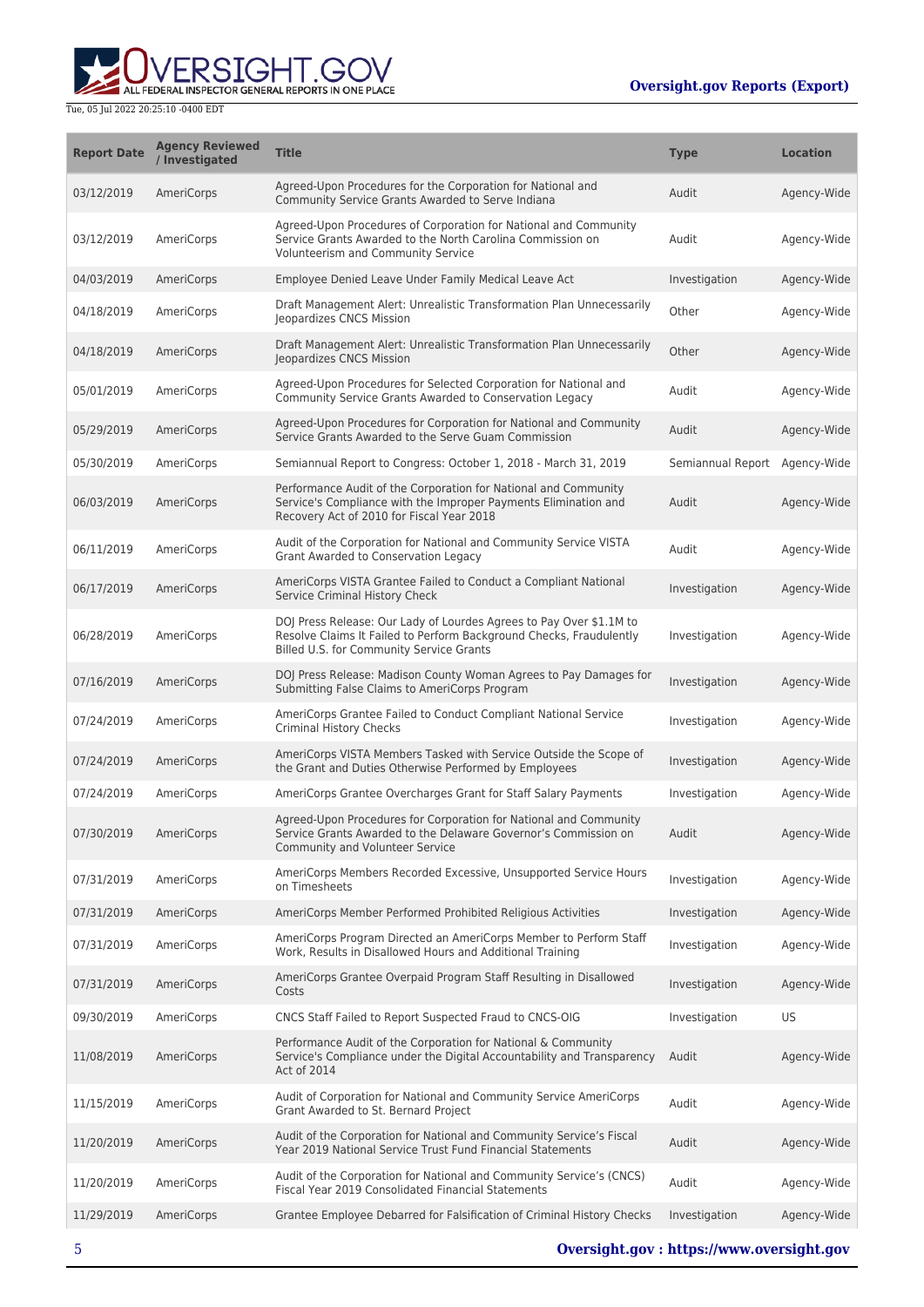

| <b>Report Date</b> | <b>Agency Reviewed</b><br>/ Investigated | <b>Title</b>                                                                                                                                                                                                                   | <b>Type</b>                | <b>Location</b> |
|--------------------|------------------------------------------|--------------------------------------------------------------------------------------------------------------------------------------------------------------------------------------------------------------------------------|----------------------------|-----------------|
| 12/02/2019         | AmeriCorps                               | AmeriCorps Grantee Employee Debarred for Falsification of Criminal<br><b>History Check</b>                                                                                                                                     | Investigation              | Agency-Wide     |
| 12/02/2019         | AmeriCorps                               | Former AmeriCorps Member Enters Into Civil False Claims Act<br>Settlement with Department of Justice for Falsifying Timesheets and is<br>Debarred for Two Years                                                                | Investigation              | Agency-Wide     |
| 12/02/2019         | AmeriCorps                               | AmeriCorps Member Debarred for Falsification of Timesheets; Grantee<br>Required to Repay Funds for Improper Education Awards                                                                                                   | Investigation              | Agency-Wide     |
| 01/24/2020         | AmeriCorps                               | FISCAL YEAR 2019 FEDERAL INFORMATION SECURITY MODERNIZATION<br>ACT EVALUATION OF THE CORPORATION FOR NATIONAL AND<br><b>COMMUNITY SERVICE</b>                                                                                  | Audit                      | Agency-Wide     |
| 03/23/2020         | AmeriCorps                               | CNCS Elects Not to Require Grantees to Review Sub-grantee Budgets<br>with Multiple Awards to Prevent Overbudgeting and Overlapping Costs.<br>CNCS Disallowed Funds for Excess Living Allowances Paid to AmeriCorps<br>Members  | Investigation              | Agency-Wide     |
| 03/31/2020         | AmeriCorps                               | Senior Corps Grantee Employee Debarred for Forgery of Criminal<br>History Checks and Non-Compliant Criminal History Checks Results in<br><b>Disallowed Costs</b>                                                               | Investigation              | Agency-Wide     |
| 05/15/2020         | AmeriCorps                               | Performance Audit of the Corporation for National and Community<br>Service's Compliance with the Improper Payments Elimination and<br>Recovery Act of 2010 for Fiscal Year 2019.                                               | Audit                      | Agency-Wide     |
| 05/22/2020         | AmeriCorps                               | University of San Francisco Agrees to Pay over \$2.5M for Alleged False<br>Claims in Its Administration of AmeriCorps Grants                                                                                                   | Investigation              | Agency-Wide     |
| 05/29/2020         | AmeriCorps                               | Semiannual Report to Congress: October 1, 2019 - March 31, 2020                                                                                                                                                                | Semiannual Report          | Agency-Wide     |
| 09/30/2020         | AmeriCorps                               | Audit of the Corporation for National and Community Service Grants<br>Awarded to Youthprise                                                                                                                                    | Audit                      | Agency-Wide     |
| 11/24/2020         | AmeriCorps                               | Semiannual Report to Congress: April 1, 2020 - September 30, 2020                                                                                                                                                              | Semiannual Report          | Agency-Wide     |
| 12/18/2020         | AmeriCorps                               | Fiscal Year 2020 Federal Information Security Modernization Act (FISMA)<br>Evaluation of the Corporation for National and Community Service                                                                                    | Audit                      | Agency-Wide     |
| 02/19/2021         | AmeriCorps                               | DOJ Press Release: U.S. Settles Dispute With East St. Louis School<br>District 189 Over its AmeriCorps Program                                                                                                                 | Investigation              | Agency-Wide     |
| 03/26/2021         | AmeriCorps                               | DOJ Press Release: Hawaiian Non-Profit Executive Pleads Guilty to<br>Embezzling Over \$500,000 from AmeriCorps and Agreeing to Receive a<br>Bribe for Administering CARES Act Grants                                           | Investigation              | Agency-Wide     |
| 03/30/2021         | AmeriCorps                               | EVALUATION OF AMERICORPS GRANTS AWARDED TO THE MAINE<br><b>COMMISSION FOR COMMUNITY SERVICE</b>                                                                                                                                | Inspection /<br>Evaluation | Agency-Wide     |
| 04/02/2021         | AmeriCorps                               | DOJ Press Release: Wife of Hawaiian Non-Profit Executive Pleads Guilty<br>Conspiring to Embezzle from AmeriCorps                                                                                                               | Investigation              | Agency-Wide     |
| 04/07/2021         | AmeriCorps                               | Administrative Recommendations to increase awareness of<br>whistleblower protections and proper reporting of whistleblower<br>complaints                                                                                       | Investigation              | Agency-Wide     |
| 04/28/2021         | AmeriCorps                               | Subgrantee Retaliated Against Employee-Whistleblower for Reporting<br><b>Concerns to AmeriCorps</b>                                                                                                                            | Investigation              | Agency-Wide     |
| 04/28/2021         | AmeriCorps                               | AmeriCorps Disallowed Costs Associated with Sex Offender Who Failed<br>to Properly Register                                                                                                                                    | Investigation              | Agency-Wide     |
| 05/28/2021         | AmeriCorps                               | Semiannual Report to Congress: October 1, 2020 - March 31, 2021                                                                                                                                                                | Semiannual Report          | Agency-Wide     |
| 06/01/2021         | AmeriCorps                               | Former Executive Director Debarred Following Guilty Plea                                                                                                                                                                       | Investigation              | Agency-Wide     |
| 06/03/2021         | AmeriCorps                               | Department of Justice Declined to Prosecute AmeriCorps Official for<br>False Financial Disclosure Forms                                                                                                                        | Investigation              | Agency-Wide     |
| 06/24/2021         | AmeriCorps                               | PERFORMANCE AUDIT OF AMERICORPS' COMPLIANCE WITH THE<br>PAYMENT INTEGRITY INFORMATION ACT OF 2019 FOR FISCAL YEAR<br>2020                                                                                                      | Audit                      | Agency-Wide     |
| 06/30/2021         | AmeriCorps                               | DOJ Press Release: Hawaiian Non-Profit Executive Sentenced to 46<br>Months of Imprisonment for Embezzling Over \$500,000 from<br>AmeriCorps and for Agreeing to Receive a Bribe for Approving \$845,000<br>in CARES Act Grants | Investigation              | Agency-Wide     |